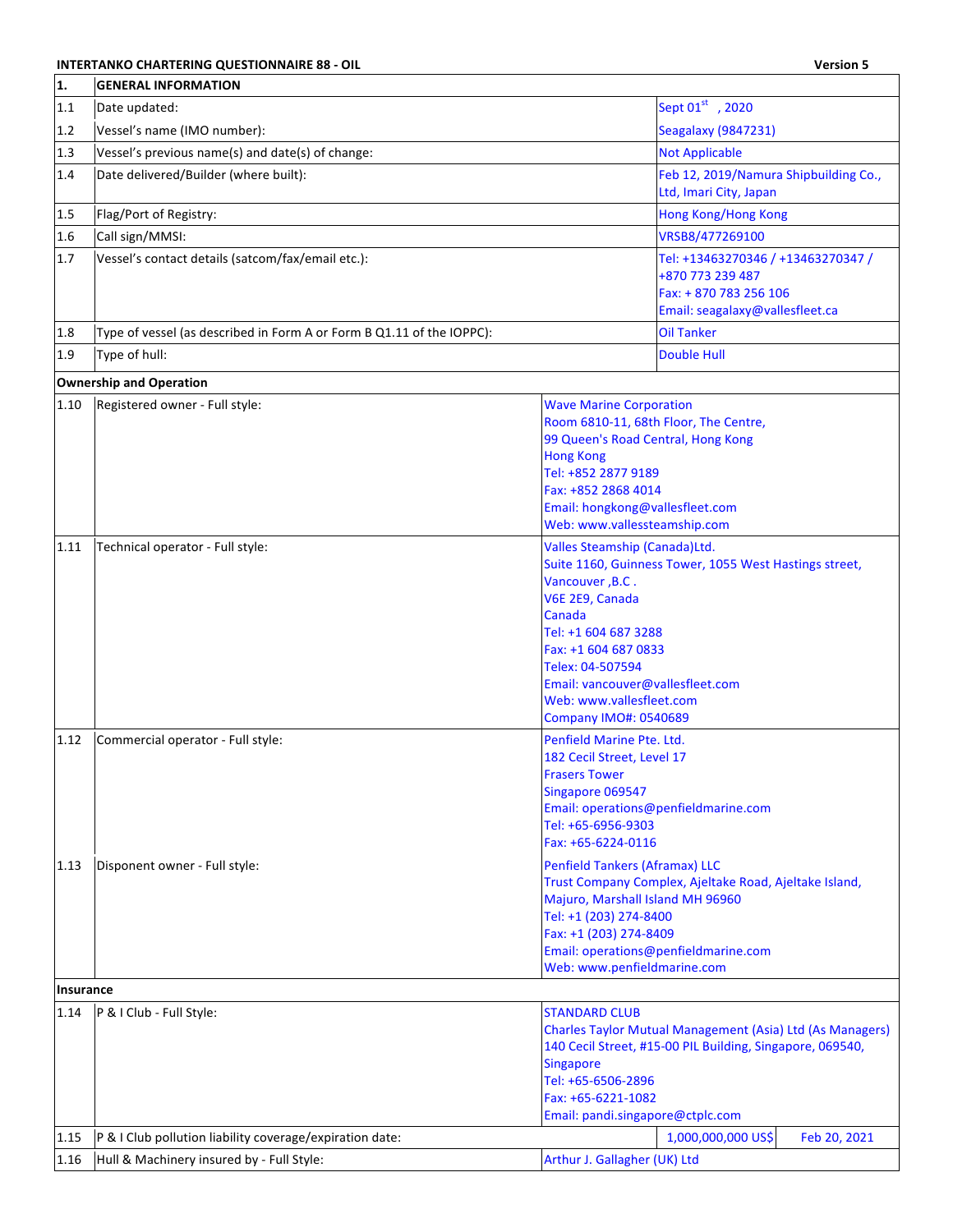|                   | (Specify broker or leading underwriter)                                                                                                        |              |                                                                                                                                                               |                      |
|-------------------|------------------------------------------------------------------------------------------------------------------------------------------------|--------------|---------------------------------------------------------------------------------------------------------------------------------------------------------------|----------------------|
| 1.17              | Hull & Machinery insured value/expiration date:                                                                                                |              | 62,000,000 US\$                                                                                                                                               | Jun 15, 2021         |
|                   | Classification                                                                                                                                 |              |                                                                                                                                                               |                      |
| 1.18              | Classification society:                                                                                                                        |              | <b>American Bureau of Shipping</b>                                                                                                                            |                      |
| 1.19              | Class notation:                                                                                                                                |              | +A1 Oil Carrier, ESP, E, +AMS, +ACCU,<br><b>CPS. CSR AB-CM</b><br>POT, PMA, IHM, RRDA, CGMV, SPMA,<br>VEC-L, UWILD, ENVIRO, TCM, CRC, BWT,<br>NBLES+, CPP, RW |                      |
| 1.20              | Is the vessel subject to any conditions of class, class extensions, outstanding memorandums or<br>class recommendations? If yes, give details: |              | <b>No</b><br>N/A                                                                                                                                              |                      |
| 1.21              | If classification society changed, name of previous and date of change:                                                                        |              | <b>New Construction, Not Applicable</b>                                                                                                                       |                      |
| 1.22              | Does the vessel have ice class? If yes, state what level:                                                                                      |              | No, NA                                                                                                                                                        |                      |
| 1.23              | Date/place of last dry-dock:                                                                                                                   |              | /NA                                                                                                                                                           |                      |
| 1.24              | Date next dry dock due/next annual survey due:                                                                                                 |              | Feb 11, 2022                                                                                                                                                  | Feb 11, 2021         |
| 1.25              | Date of last special survey/next special survey due:                                                                                           |              |                                                                                                                                                               | Feb 11, 2024         |
| 1.26              | If ship has Condition Assessment Program (CAP), what is the latest overall rating:                                                             |              | No, NA                                                                                                                                                        |                      |
| <b>Dimensions</b> |                                                                                                                                                |              |                                                                                                                                                               |                      |
| 1.27              | Length overall (LOA):                                                                                                                          |              | 249.998 Metres                                                                                                                                                |                      |
| 1.28              | Length between perpendiculars (LBP):                                                                                                           |              | <b>241.00 Metres</b>                                                                                                                                          |                      |
| 1.29              | Extreme breadth (Beam):                                                                                                                        |              | 44.00 Metres                                                                                                                                                  |                      |
| 1.30              | Moulded depth:                                                                                                                                 |              | 21.20 Metres                                                                                                                                                  |                      |
| 1.31              | Keel to masthead (KTM)/ Keel to masthead (KTM) in collapsed condition, if applicable:                                                          |              | <b>51.683 Metres</b>                                                                                                                                          | <b>48.218 Metres</b> |
| 1.32              | Distance bridge front to center of manifold:                                                                                                   |              |                                                                                                                                                               | 85.87 Metres         |
| 1.33              | Bow to center manifold (BCM)/Stern to center manifold (SCM):                                                                                   |              | <b>126.72 Metres</b>                                                                                                                                          | <b>123.25 Metres</b> |
| 1.34              | Parallel body distances                                                                                                                        | Lightship    | <b>Normal Ballast</b>                                                                                                                                         | Summer Dwt           |
|                   | Forward to mid-point manifold:                                                                                                                 | 58.52 Metres | 68.27 Metres                                                                                                                                                  | 69.40 Metres         |
|                   | Aft to mid-point manifold:                                                                                                                     | 36.92 Metres | 47.68 Metres                                                                                                                                                  | 65.65 Metres         |
|                   | Parallel body length:                                                                                                                          | 95.44 Metres | <b>115.95 Metres</b>                                                                                                                                          | <b>135.05 Metres</b> |
| <b>Tonnages</b>   |                                                                                                                                                |              |                                                                                                                                                               |                      |
| 1.35              | Net Tonnage:                                                                                                                                   |              |                                                                                                                                                               | 35,025               |
| 1.36              | Gross Tonnage/Reduced Gross Tonnage (if applicable):                                                                                           |              | 63,513                                                                                                                                                        | 50,478               |
| 1.37              | Suez Canal Tonnage - Gross (SCGT)/Net (SCNT):                                                                                                  |              | 64,119                                                                                                                                                        | 60,358               |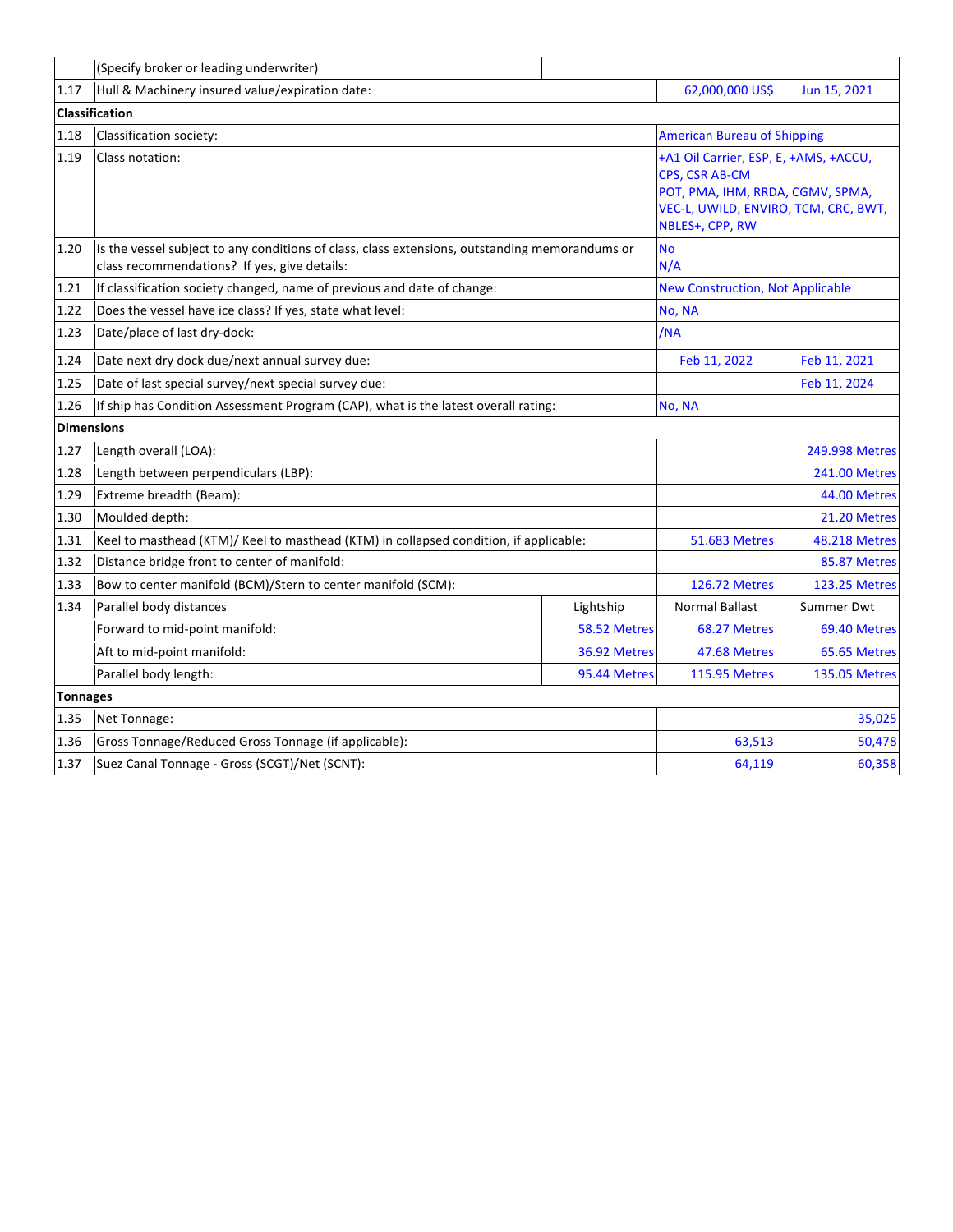| 1.38 | Panama Canal Net Tonnage (PCNT):                                               |                      | 52,172               |                                                                                                                                                                                                                                                                                                                                                                                                                                                                                                                                                                                                                                     |                                       |
|------|--------------------------------------------------------------------------------|----------------------|----------------------|-------------------------------------------------------------------------------------------------------------------------------------------------------------------------------------------------------------------------------------------------------------------------------------------------------------------------------------------------------------------------------------------------------------------------------------------------------------------------------------------------------------------------------------------------------------------------------------------------------------------------------------|---------------------------------------|
|      | <b>Loadline Information</b>                                                    |                      |                      |                                                                                                                                                                                                                                                                                                                                                                                                                                                                                                                                                                                                                                     |                                       |
| 1.39 | Loadline                                                                       | Freeboard            | Draft                | Deadweight                                                                                                                                                                                                                                                                                                                                                                                                                                                                                                                                                                                                                          | Displacement                          |
|      | Summer:                                                                        | 6.417 Metres         | <b>14.838 Metres</b> | 114,426 Metric<br><b>Tonnes</b>                                                                                                                                                                                                                                                                                                                                                                                                                                                                                                                                                                                                     | 135,007 Metric<br><b>Tonnes</b>       |
|      | Winter:                                                                        | 6.725 Metres         | 14.53 Metres         | 111,334 Metric<br><b>Tonnes</b>                                                                                                                                                                                                                                                                                                                                                                                                                                                                                                                                                                                                     | 131,915 Metric<br><b>Tonnes</b>       |
|      | Tropical:                                                                      | 6.109 Metres         | 15.146 Metres        | 117,524 Metric<br><b>Tonnes</b>                                                                                                                                                                                                                                                                                                                                                                                                                                                                                                                                                                                                     | 138,105 Metric<br><b>Tonnes</b>       |
|      | Lightship:                                                                     | <b>18.705 Metres</b> | 2.55 Metres          |                                                                                                                                                                                                                                                                                                                                                                                                                                                                                                                                                                                                                                     | <b>20,581 Metric</b><br><b>Tonnes</b> |
|      | <b>Normal Ballast Condition:</b>                                               | <b>14.325 Metres</b> | 6.93 Metres          | 37,930 Metric<br><b>Tonnes</b>                                                                                                                                                                                                                                                                                                                                                                                                                                                                                                                                                                                                      | <b>58,511 Metric</b><br><b>Tonnes</b> |
|      | Segregated Ballast Condition:                                                  | <b>14.325 Metres</b> | 6.93 Metres          | 37,930 Metric<br><b>Tonnes</b>                                                                                                                                                                                                                                                                                                                                                                                                                                                                                                                                                                                                      | <b>58,511 Metric</b><br><b>Tonnes</b> |
| 1.40 | FWA/TPC at summer draft:                                                       |                      |                      | <b>335 Millimetres</b>                                                                                                                                                                                                                                                                                                                                                                                                                                                                                                                                                                                                              | <b>100.50 Metric</b><br><b>Tonnes</b> |
| 1.41 | Does vessel have multiple SDWT? If yes, please provide all assigned loadlines: |                      |                      | Yes<br>114,426 MT<br>109,990 MT<br>99,998 MT<br>84,941 MT<br>79,994 MT                                                                                                                                                                                                                                                                                                                                                                                                                                                                                                                                                              |                                       |
| 1.42 | Constant (excluding fresh water):                                              |                      |                      |                                                                                                                                                                                                                                                                                                                                                                                                                                                                                                                                                                                                                                     | <b>440 Metric Tonnes</b>              |
| 1.43 | What is the company guidelines for Under Keel Clearance (UKC) for this vessel? |                      |                      | Ocean Passage: 50% of Deepest Static<br>Draft.<br><b>Coastal/ Shallow Waters Passages: 20%</b><br>of Deepest Static Draft.<br>Port Approaches, Buoyed channels in<br>areas at or near entrance to ports &<br>estuaries: 10% of Deepest Static Draft.<br>Whilst Alongside the Berth, Fairways<br>inside ports (Shallow waters)/Pilotage<br>waters: 1.5% of vessels beam or 0.3M,<br>whichever is greater.<br>Whilst at SBM/CBM moorings: 20% of<br><b>Deepest Static Draft.</b><br>At Anchor - Unprotected Waters: 20% of<br><b>Deepest Static Draft.</b><br>At Anchor - Protected/Sheltered Waters:<br>10% of Deepest Static Draft. |                                       |
| 1.44 | What is the max height of mast above waterline (air draft)                     |                      |                      | <b>Full Mast</b>                                                                                                                                                                                                                                                                                                                                                                                                                                                                                                                                                                                                                    | <b>Collapsed Mast</b>                 |
|      | Summer deadweight:                                                             |                      |                      | <b>36.845 Metres</b>                                                                                                                                                                                                                                                                                                                                                                                                                                                                                                                                                                                                                | <b>33.380 Metres</b>                  |
|      | Normal ballast:                                                                |                      |                      | 44.753 Metres                                                                                                                                                                                                                                                                                                                                                                                                                                                                                                                                                                                                                       | <b>41.288 Metres</b>                  |
|      | Lightship:                                                                     |                      |                      | 49.133 Metres                                                                                                                                                                                                                                                                                                                                                                                                                                                                                                                                                                                                                       | 45.668 Metres                         |

| 12.  | <b>ICERTIFICATES</b>                                        | <b>Issued</b> | <b>Last Annual</b>    | Last Intermediate     | <b>Expires</b> |
|------|-------------------------------------------------------------|---------------|-----------------------|-----------------------|----------------|
| 12.1 | Safety Equipment Certificate (SEC):                         | Feb 12, 2019  | Mar 20, 2020          |                       | Feb 11, 2024   |
| 12.2 | Safety Radio Certificate (SRC):                             | Feb 12, 2019  | Mar 20, 2020          |                       | Feb 11, 2024   |
| 12.3 | Safety Construction Certificate (SCC):                      | Feb 12, 2019  | Mar 20, 2020          |                       | Feb 11, 2024   |
| 12.4 | International Loadline Certificate (ILC):                   | Feb 12, 2019  | Mar 20, 2020          |                       | Feb 11, 2024   |
| 12.5 | International Oil Pollution Prevention Certificate (IOPPC): | Jul 26, 2019  | Mar 20, 2020          |                       | Feb 11, 2024   |
| 2.6  | International Ship Security Certificate (ISSC):             | Jul 26, 2019  | <b>Not Applicable</b> | <b>Not Applicable</b> | Jul 25, 2024   |
| 2.7  | Maritime Labour Certificate (MLC):                          | Jul 26, 2019  | <b>Not Applicable</b> | <b>Not Applicable</b> | Jul 25, 2024   |
| 2.8  | ISM Safety Management Certificate (SMC):                    | Jul 26, 2019  | <b>Not Applicable</b> | <b>Not Applicable</b> | Jul 25, 2024   |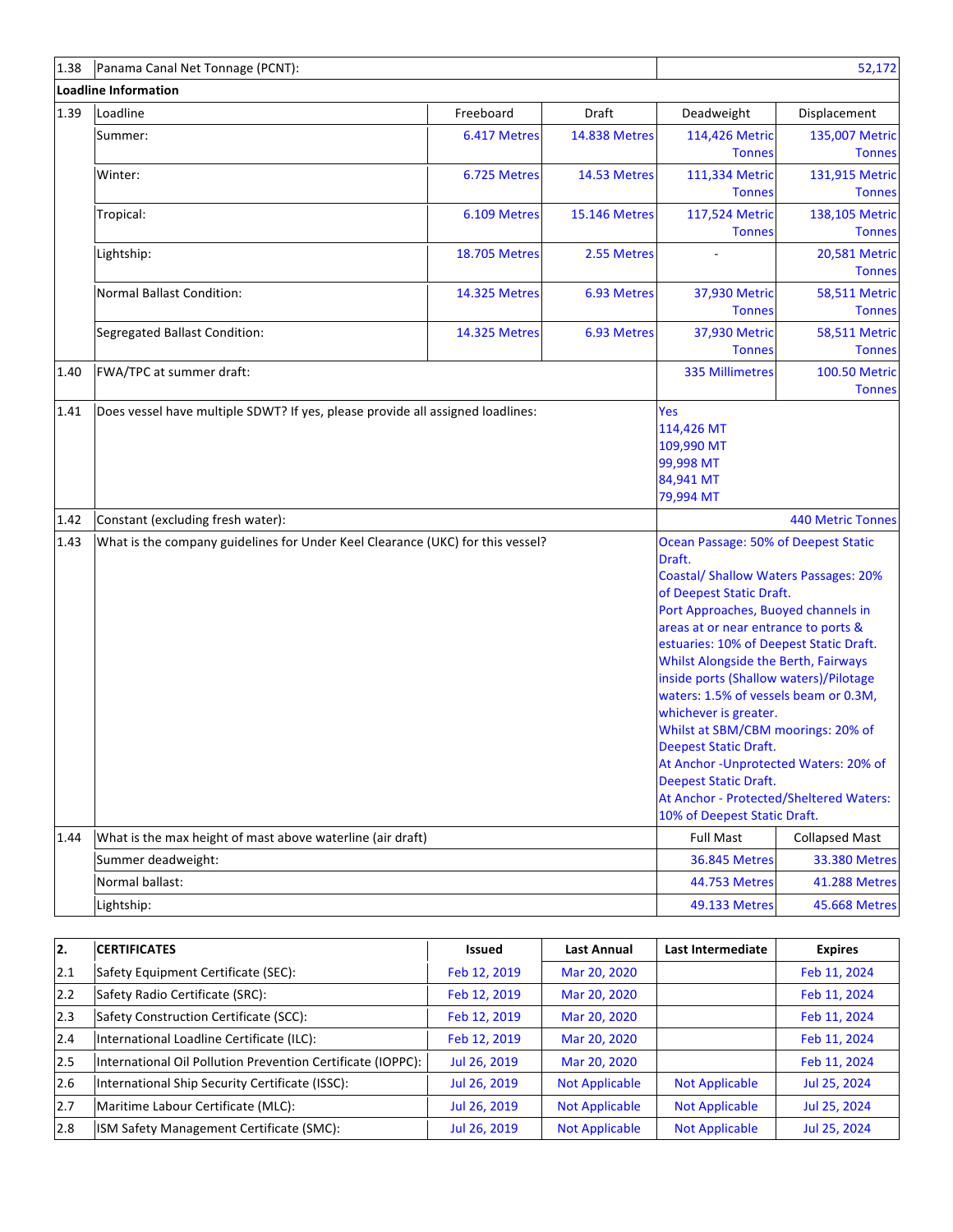| 2.9  | Document of Compliance (DOC):                                                                                                         | Mar 21, 2017          | Jul 03, 2020          |                       | Apr 22, 2022          |
|------|---------------------------------------------------------------------------------------------------------------------------------------|-----------------------|-----------------------|-----------------------|-----------------------|
| 2.10 | USCG Certificate of Compliance (USCGCOC):                                                                                             | Aug 30, 2019          | Aug 30, 2019          |                       | Aug 30, 2021          |
| 2.11 | Civil Liability Convention (CLC) 1992 Certificate:                                                                                    | Feb 20, 2020          | N/A                   | N/A                   | Feb 20, 2021          |
| 2.12 | Civil Liability for Bunker Oil Pollution Damage Convention<br>(CLBC) Certificate:                                                     | Feb 20, 2020          | N/A                   | N/A                   | Feb 20, 2021          |
| 2.13 | Liability for the Removal of Wrecks Certificate (WRC):                                                                                | Feb 20, 2020          | N/A                   | N/A                   | Feb 20, 2021          |
| 2.14 | U.S. Certificate of Financial Responsibility (COFR):                                                                                  | Feb 12, 2019          | N/A                   | N/A                   | Feb 12, 2022          |
| 2.15 | Certificate of Class (COC):                                                                                                           | Apr 14, 2020          |                       | <b>Not Applicable</b> | Feb 11, 2024          |
| 2.16 | International Sewage Pollution Prevention Certificate<br>(ISPPC):                                                                     | Mar 20, 2020          | N/A                   | N/A                   | Feb 11, 2024          |
| 2.17 | Certificate of Fitness (COF):                                                                                                         | <b>Not Applicable</b> | <b>Not Applicable</b> | <b>Not Applicable</b> | <b>Not Applicable</b> |
| 2.18 | International Energy Efficiency Certificate (IEEC):                                                                                   | Feb 12, 2019          | N/A                   | N/A                   | N/A                   |
| 2.19 | International Air Pollution Prevention Certificate (IAPPC):                                                                           | Feb 12, 2019          | <b>Not Applicable</b> | <b>Not Applicable</b> | Feb 11, 2024          |
|      | <b>Documentation</b>                                                                                                                  |                       |                       |                       |                       |
| 2.20 | Owner warrant that vessel is member of ITOPF and will remain so for the entire duration of this<br>voyage/contract:                   |                       |                       |                       | Yes                   |
| 2.21 | Does vessel have in place a Drug and Alcohol Policy complying with OCIMF guidelines for Control<br>of Drugs and Alcohol Onboard Ship? |                       |                       |                       | <b>Yes</b>            |
| 2.22 | Is the ITF Special Agreement on board (if applicable)?                                                                                |                       |                       |                       | N/A                   |
| 2.23 | ITF Blue Card expiry date (if applicable):                                                                                            |                       |                       |                       | <b>NA</b>             |

| ١з. | <b>CREW</b>                                                       |                                                                                                                                                                                                                                    |    |                                                                                                                                                                                                                       |
|-----|-------------------------------------------------------------------|------------------------------------------------------------------------------------------------------------------------------------------------------------------------------------------------------------------------------------|----|-----------------------------------------------------------------------------------------------------------------------------------------------------------------------------------------------------------------------|
| 3.1 | Nationality of Master:                                            |                                                                                                                                                                                                                                    |    | Indian                                                                                                                                                                                                                |
| 3.2 | Number and nationality of Officers:                               |                                                                                                                                                                                                                                    | 11 | Indian                                                                                                                                                                                                                |
| 3.3 | Number and nationality of Crew:                                   |                                                                                                                                                                                                                                    | 14 | Indian                                                                                                                                                                                                                |
| 3.4 | What is the common working language onboard:                      |                                                                                                                                                                                                                                    |    | <b>English</b>                                                                                                                                                                                                        |
| 3.5 | Do officers speak and understand English?                         |                                                                                                                                                                                                                                    |    | Yes                                                                                                                                                                                                                   |
| 3.6 | If Officers/ratings employed by a manning agency - Full<br>style: | <b>Officers: OCS Services (India) Pvt. Ltd</b><br>407-411, Oberoi Chambers II,<br>645/646, New Link Road<br>Andheri (W), Mumbai 400 053<br>India<br>Tel: +91 22 66409000<br>Fax: +91-22-26743300<br>Email: vallescrew@ocs.services |    | Ratings: OCS Services (India) Ltd<br>407-411, Oberoi Chambers II,<br>645/646, New Link Road<br>Andheri (W), Mumbai 400 053<br>India<br>Tel: +91 22 66409000<br>Fax: +91-22-26743300<br>Email: vallescrew@ocs.services |

| l4. | <b>FOR USA CALLS</b>                                                                                                                     |                                                                                                                                                                                                                   |
|-----|------------------------------------------------------------------------------------------------------------------------------------------|-------------------------------------------------------------------------------------------------------------------------------------------------------------------------------------------------------------------|
| 4.1 | Has the vessel Operator submitted a Vessel Spill Response Plan to the US Coast Guard which has<br>been approved by official USCG letter? | <b>Yes</b>                                                                                                                                                                                                        |
| 4.2 | Qualified individual (QI) - Full style:                                                                                                  | <b>Witt O'Brien's Oil Pollution Service</b><br>103 Morgan Lane<br>Suite 103, Plainsboro<br>New Jersey 08536<br><b>USA</b><br>Tel: +1-281-606-4818<br>Fax: +1-985-781-0580<br>Email: commandcenter@wittobriens.com |
| 4.3 | Oil Spill Response Organization (OSRO) - Full style:                                                                                     | <b>Marine Spill Response Corporation</b><br>445 Spring Park Place<br>Suite 200 Herndon, Va 20170 USA<br>Tel:<br>Fax:<br>Web:<br>Tel: +1-732-417 0175                                                              |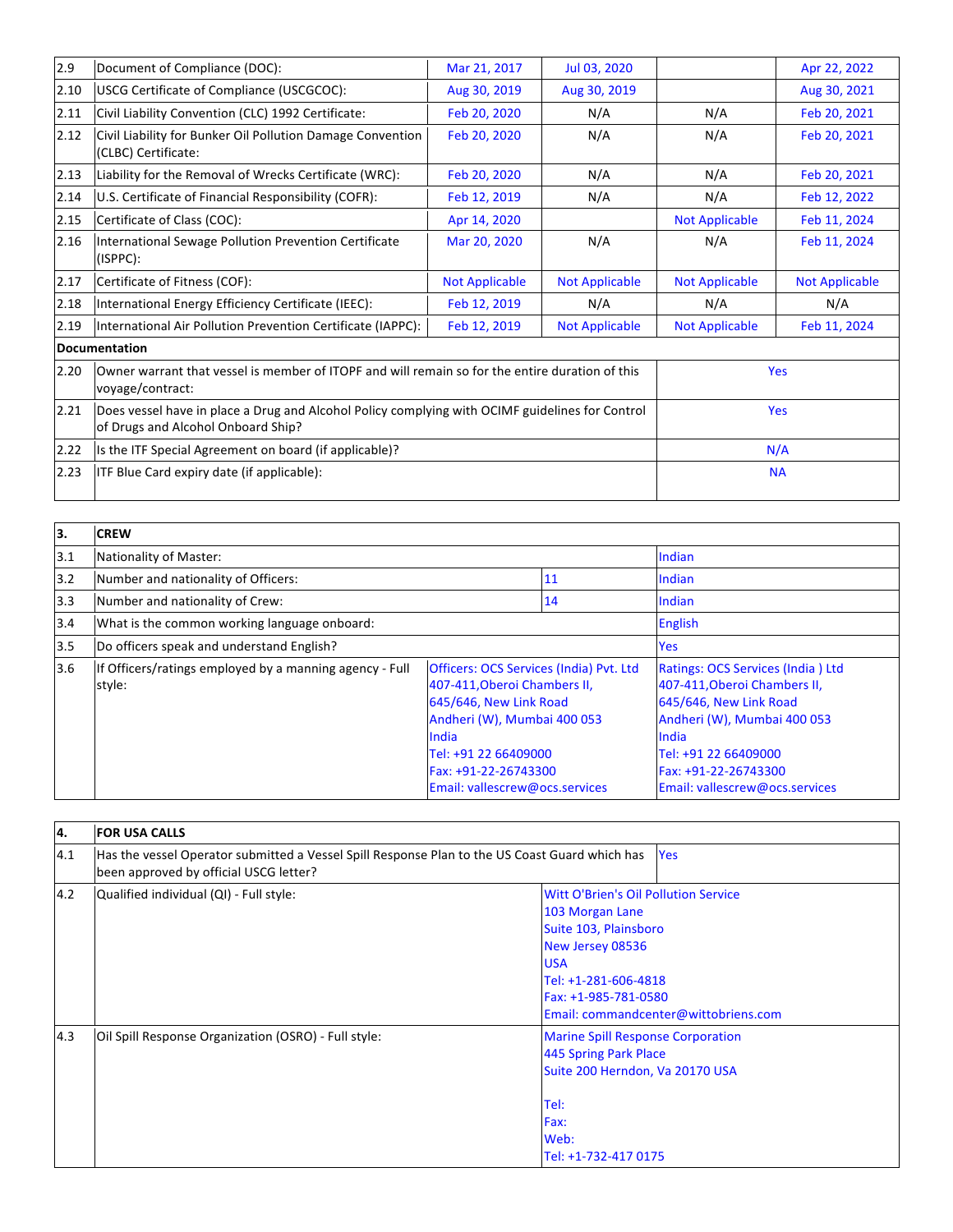|     |                                                               | Fax: +1-732-417-0097<br>Web: www.msrc.org/communications                                                                    |
|-----|---------------------------------------------------------------|-----------------------------------------------------------------------------------------------------------------------------|
| 4.4 | Salvage and Marine Firefighting Services (SMFF) - Full Style: | $T & T$ Salvage, LLC<br>8717 Humble Westfield Road<br>Humble, TX 77338<br>Tel: +1-713-534-0700<br>Email: info@ttsalvage.com |

| 15.   | <b>SAFETY/HELICOPTER</b>                                                                                                                     |                                               |
|-------|----------------------------------------------------------------------------------------------------------------------------------------------|-----------------------------------------------|
| 15.1  | Its the vessel operated under a Quality Management System? If Yes, what type of system?<br>(ISO9001 or IMO Resolution A.741(18) as amended): | <b>Yes</b><br><b>IMO Resolution A.741(18)</b> |
| 15.2  | Can the ship comply with the ICS Helicopter Guidelines?                                                                                      | <b>Yes</b>                                    |
| 5.2.1 | If Yes, state whether winching or landing area provided:                                                                                     | <b>Winching</b>                               |
|       | [5.2.2 If Yes, what is the diameter of the circle provided:                                                                                  | 5 Metres                                      |

| <b>6.</b> | <b>COATING/ANODES</b> |        |                       |                                                          |            |
|-----------|-----------------------|--------|-----------------------|----------------------------------------------------------|------------|
| 6.1       | <b>Tank Coating</b>   | Coated | Type                  | To What Extent                                           | Anodes     |
|           | Cargo tanks:          | Yes    | <b>Pure Epoxy</b>     | <b>Cargo Tanks Coated</b><br>as per PSPC<br>requirements | <b>No</b>  |
|           | Ballast tanks:        | Yes    | <b>Modified Epoxy</b> | <b>Whole Tank</b>                                        | <b>Yes</b> |
|           | Slop tanks:           | Yes    | <b>Pure Epoxy</b>     | <b>Whole Tank</b>                                        | <b>No</b>  |

| 17. | <b>BALLAST</b>           |     |             |                          |                            |
|-----|--------------------------|-----|-------------|--------------------------|----------------------------|
| 7.1 | <b>Pumps</b>             | No. | <b>Type</b> | Capacity                 | At What Head<br>$(sg=1.0)$ |
|     | <b>Ballast Pumps:</b>    |     | Centrifugal | 1,800 Cu.<br>Metres/Hour | 33 Metres                  |
|     | <b>Ballast Eductors:</b> |     | Venturi     | 200 Cu.<br>Metres/Hour   | 20 Metres                  |

| 8.                 | <b>CARGO</b>                                                                                             |                                                                                                                                                                         |                                 |  |  |
|--------------------|----------------------------------------------------------------------------------------------------------|-------------------------------------------------------------------------------------------------------------------------------------------------------------------------|---------------------------------|--|--|
|                    | <b>Double Hull Vessels</b>                                                                               |                                                                                                                                                                         |                                 |  |  |
| 8.1                | Is vessel fitted with centerline bulkhead in all cargo tanks? If Yes, solid or perforated:<br>Yes, Solid |                                                                                                                                                                         |                                 |  |  |
|                    | <b>Cargo Tank Capacities</b>                                                                             |                                                                                                                                                                         |                                 |  |  |
| 8.2                | Number of cargo tanks and total cubic capacity (98%):                                                    | 12                                                                                                                                                                      | 125,067.60 Cu.<br><b>Metres</b> |  |  |
| 8.2.1              | Capacity (98%) of each natural segregation with double valve (specify tanks):                            | Group #1: 38135.2 m3 / 239863.2 BBLS<br>(1W'S & 4W'S)<br>Group #2: 42743.2 m3 / 268846.6 BBLS<br>(2W'S & 6W'S)<br>Group #3: 44189.2 m3 / 277941.7 BBLS<br>(3W'S & 5W'S) |                                 |  |  |
| 8.2.2              | IMO class (Oil/Chemical Ship Type 1, 2 or 3):                                                            | N/A                                                                                                                                                                     |                                 |  |  |
| 8.3                | Number of slop tanks and total cubic capacity (98%):                                                     | 2                                                                                                                                                                       | 5,262.60 Cu. Metres             |  |  |
| 8.3.1              | Specify segregations which slops tanks belong to and their capacity with double valve:                   | Slop tanks can be connected to any 3<br>segregations.<br>Slop (P): 2631.3 m3<br>Slop (S): 2631.3 m3                                                                     |                                 |  |  |
| 8.3.2              | Residual/retention oil tank(s) capacity (98%), if applicable:                                            |                                                                                                                                                                         | 0 Cu. Metres                    |  |  |
| <b>SBT Vessels</b> |                                                                                                          |                                                                                                                                                                         |                                 |  |  |
| 8.3.3              | What is total SBT capacity and percentage of SDWT vessel can maintain?                                   | 41,970.30 Cu.<br><b>Metres</b>                                                                                                                                          | 37.60 %                         |  |  |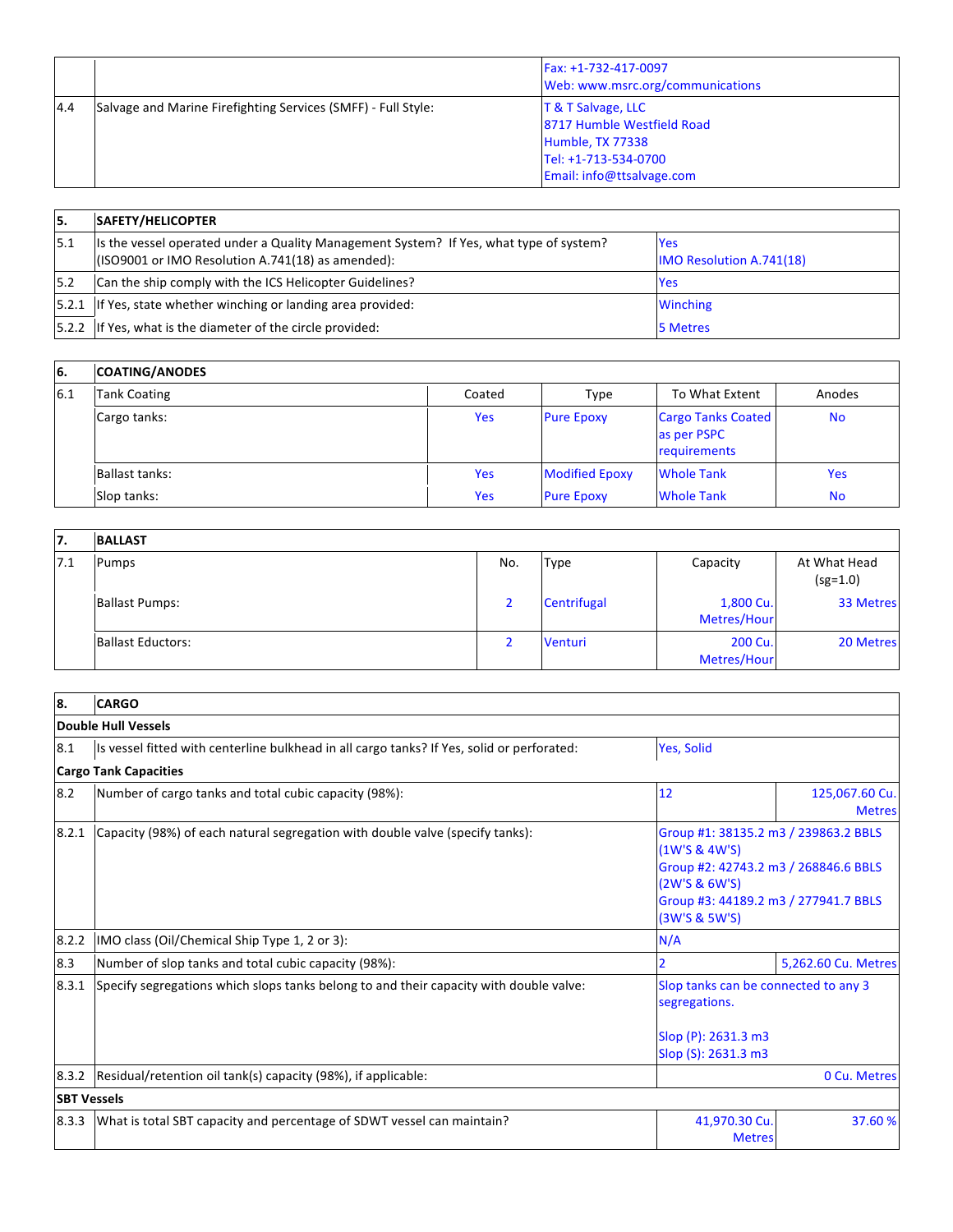| 8.3.4                                     | Does vessel meet the requirements of MARPOL Annex I Reg 18.2:                                                                   | Yes                                                                                                                                                                                                                                          |                              |  |  |
|-------------------------------------------|---------------------------------------------------------------------------------------------------------------------------------|----------------------------------------------------------------------------------------------------------------------------------------------------------------------------------------------------------------------------------------------|------------------------------|--|--|
| <b>Cargo Handling and Pumping Systems</b> |                                                                                                                                 |                                                                                                                                                                                                                                              |                              |  |  |
| 8.4                                       | How many grades/products can vessel load/discharge with double valve segregation:                                               |                                                                                                                                                                                                                                              |                              |  |  |
| 8.5                                       | Are there any cargo tank filling restrictions?                                                                                  | No                                                                                                                                                                                                                                           |                              |  |  |
|                                           | If yes, specify number of slack tanks, max s.g., ullage restrictions etc.:                                                      | <b>NA</b>                                                                                                                                                                                                                                    |                              |  |  |
| 8.6                                       | Max loading rate for homogenous cargo                                                                                           | With VECS                                                                                                                                                                                                                                    | <b>Without VECS</b>          |  |  |
|                                           | Loaded per manifold connection:                                                                                                 | 4,609.60 Cu<br>Metres/Hour                                                                                                                                                                                                                   | 4,609.60 Cu.<br>Metres/Hour  |  |  |
|                                           | Loaded simultaneously through all manifolds:                                                                                    | 13,828.80 Cu.<br>Metres/Hour                                                                                                                                                                                                                 | 13,828.80 Cu.<br>Metres/Hour |  |  |
|                                           | <b>Cargo Control Room</b>                                                                                                       |                                                                                                                                                                                                                                              |                              |  |  |
| 8.7                                       | Is ship fitted with a Cargo Control Room (CCR)?                                                                                 | Yes                                                                                                                                                                                                                                          |                              |  |  |
| 8.8                                       | Can tank innage/ullage be read from the CCR?                                                                                    | Yes                                                                                                                                                                                                                                          |                              |  |  |
|                                           | <b>Gauging and Sampling</b>                                                                                                     |                                                                                                                                                                                                                                              |                              |  |  |
| 8.9                                       | Is gauging system certified and calibrated? If no, specify which ones are not calibrated:                                       | Yes, NA                                                                                                                                                                                                                                      |                              |  |  |
|                                           | What type of fixed closed tank gauging system is fitted:                                                                        | Radar                                                                                                                                                                                                                                        |                              |  |  |
|                                           | Are high level alarms fitted to the cargo tanks? If Yes, indicate whether to all tanks or partial:                              | Yes, All                                                                                                                                                                                                                                     |                              |  |  |
| 8.9.1                                     | Can cargo be transferred under closed loading conditions in accordance with ISGOTT 11.1.6.6?                                    | Yes                                                                                                                                                                                                                                          |                              |  |  |
| 8.9.2                                     | Are cargo tanks fitted with multipoint gauging? If yes, specify type and locations:                                             | Yes, Type: MMC                                                                                                                                                                                                                               |                              |  |  |
|                                           |                                                                                                                                 | Vapour Control Valve (2) = 1/tank (Aft<br><b>Close to Centerline Bulkhead)</b><br>Vapour Control Valve (1 Hand Dipping) =<br>3/tank for cargo tanks(Fwd, Mid & Aft)<br>Vapour Control Valve (1 Hand Dipping) =<br>1/tank for slop tanks(Fwd) |                              |  |  |
| 8.10                                      | Number of portable gauging units (example- MMC) on board:                                                                       |                                                                                                                                                                                                                                              |                              |  |  |
|                                           | <b>Vapor Emission Control System (VECS)</b>                                                                                     |                                                                                                                                                                                                                                              |                              |  |  |
| 8.11                                      | Is a vapour return system (VRS) fitted?                                                                                         | Yes                                                                                                                                                                                                                                          |                              |  |  |
| 8.12                                      | Number/size of VECS manifolds (per side):                                                                                       |                                                                                                                                                                                                                                              | <b>400 Millimetres</b>       |  |  |
| 8.13                                      | Number/size/type of VECS reducers:                                                                                              | 2/300mm/ANSI                                                                                                                                                                                                                                 |                              |  |  |
| <b>Venting</b>                            |                                                                                                                                 |                                                                                                                                                                                                                                              |                              |  |  |
| 8.14                                      | State what type of venting system is fitted:                                                                                    | <b>Common Mast riser with independant</b><br><b>High Velocity vents</b>                                                                                                                                                                      |                              |  |  |
|                                           | <b>Cargo Manifolds and Reducers</b>                                                                                             |                                                                                                                                                                                                                                              |                              |  |  |
| 8.15                                      | Total number/size of cargo manifold connections on each side:                                                                   | 3/400 Millimetres                                                                                                                                                                                                                            |                              |  |  |
| 8.16                                      | What type of valves are fitted at manifold:                                                                                     | <b>Butterfly</b>                                                                                                                                                                                                                             |                              |  |  |
| 8.17                                      | What is the material/rating of the manifold:                                                                                    | Steel/1.57 MPa                                                                                                                                                                                                                               |                              |  |  |
| 8.17.1                                    | Does vessel comply with the latest edition of the OCIMF 'Recommendations for Oil Tanker<br>Manifolds and Associated Equipment'? | Yes                                                                                                                                                                                                                                          |                              |  |  |
| 8.18                                      | Distance between cargo manifold centers:                                                                                        |                                                                                                                                                                                                                                              | 2,500 Millimetres            |  |  |
| 8.19                                      | Distance ships rail to manifold:                                                                                                |                                                                                                                                                                                                                                              | 4,600 Millimetres            |  |  |
| 8.20                                      | Distance manifold to ships side:                                                                                                |                                                                                                                                                                                                                                              | 4,600 Millimetres            |  |  |
| 8.21                                      | Top of rail to center of manifold:                                                                                              |                                                                                                                                                                                                                                              | 703 Millimetres              |  |  |
| 8.22                                      | Distance main deck to center of manifold:                                                                                       |                                                                                                                                                                                                                                              | 2,000 Millimetres            |  |  |
| 8.23                                      | Spill tank grating to center of manifold:                                                                                       |                                                                                                                                                                                                                                              | 900 Millimetres              |  |  |
| 8.24                                      | Manifold height above the waterline in normal ballast/at SDWT condition:                                                        | <b>16.005 Metres</b>                                                                                                                                                                                                                         | 8.417 Metres                 |  |  |
| 8.25<br>8.26                              | Number/size/type of reducers:<br>Is vessel fitted with a stern manifold? If yes, state size:                                    | 6 x 500/400mm (20/16")<br>3 x 500/300mm (20/12")<br>3 x 500/250mm (20/10")<br>3 x 500/200mm (20/8")<br>3 x 500 /500mm (20/20")<br><b>ANSI</b><br>No,                                                                                         |                              |  |  |
|                                           |                                                                                                                                 |                                                                                                                                                                                                                                              |                              |  |  |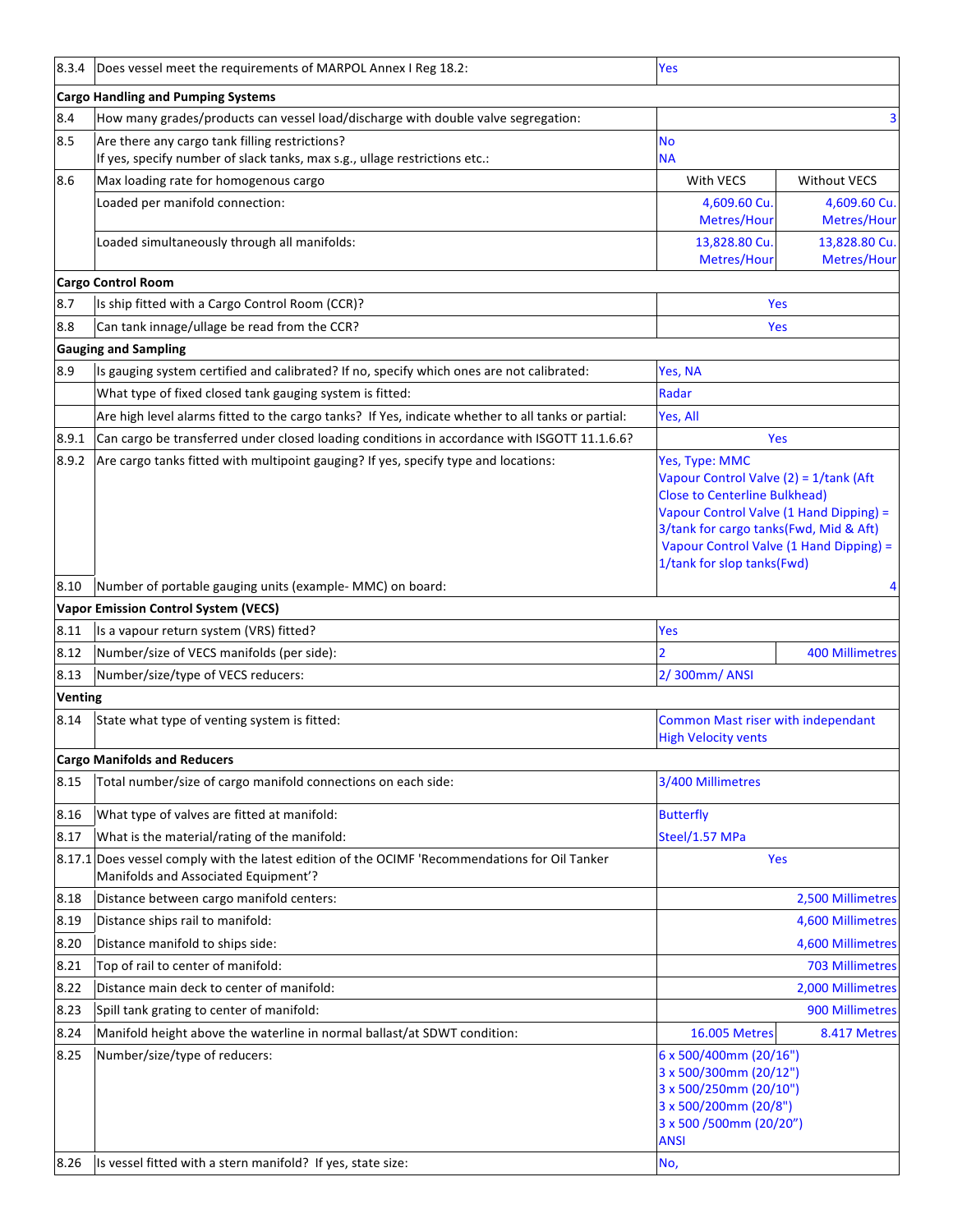| <b>Heating</b> |                                                                        |              |                                      |                        |                                               |
|----------------|------------------------------------------------------------------------|--------------|--------------------------------------|------------------------|-----------------------------------------------|
| 8.27           | Cargo/slop tanks fitted with a cargo heating system?<br><b>Type</b>    |              | Coiled                               | Material               |                                               |
|                | Cargo Tanks:                                                           |              | <b>Steam Heating</b><br><b>Coils</b> | <b>Yes</b>             | <b>Other</b>                                  |
|                | Slop Tanks:                                                            |              | <b>Steam Heating</b><br><b>Coils</b> | <b>Yes</b>             | <b>Aluminium Brass</b>                        |
| 8.28           | Maximum temperature cargo can be loaded/maintained:                    |              |                                      | 73.8 °C / 164.8 °F     | 63 °C / 145.4 °F                              |
|                | 8.28.1 Minimum temperature cargo can be loaded/maintained:             |              |                                      | 0.0 °C / 32.0 °F       | 0.0 °C / 32.0 °F                              |
|                | <b>Inert Gas and Crude Oil Washing</b>                                 |              |                                      |                        |                                               |
| 8.29           | Is an Inert Gas System (IGS) fitted/operational?                       |              |                                      | Yes/Yes                |                                               |
|                | 8.29.1 Is a Crude Oil Washing (COW) installation fitted/operational?   |              |                                      | Yes/Yes                |                                               |
| 8.30           | Is IGS supplied by flue gas, inert gas (IG) generator and/or nitrogen: |              |                                      | <b>Flue Gas</b>        |                                               |
|                | <b>Cargo Pumps</b>                                                     |              |                                      |                        |                                               |
| 8.31           | How many cargo pumps can be run simultaneously at full capacity:       |              |                                      |                        | 3                                             |
| 8.32           | Pumps                                                                  | No.          | Type                                 | Capacity               | At What Head<br>$(sg=1.0)$                    |
|                | Cargo Pumps:                                                           | 3            | Centrifugal                          | 3000 M3/HR             | <b>135 Meters</b><br>135 Meters<br>135 Meters |
|                | Cargo Eductors:                                                        | $\mathbf{1}$ | Venturi                              | 480 Cu.<br>Metres/Hour | 25 Metres                                     |
|                | Stripping:                                                             | $\mathbf{1}$ | <b>Reciprocating</b>                 | 275 Cu.<br>Metres/Hour | 135 Metres                                    |
| 8.33           | Is at least one emergency portable cargo pump provided?                |              |                                      | N/A                    |                                               |

| 9.  | MOORING            |                 |                              |                     |                                |                                       |
|-----|--------------------|-----------------|------------------------------|---------------------|--------------------------------|---------------------------------------|
| 9.1 | Wires (on drums)   | No.             | Diameter                     | Material            | Length                         | <b>Breaking Strength</b>              |
|     | Forecastle:        | $\overline{4}$  | 33.50 Millimetres GSWR(IWRC) |                     | 305 Metres                     | <b>82 Metric Tonnes</b>               |
|     | Main deck fwd:     | 4               | 33.50 Millimetres GSWR(IWRC) |                     | 305 Metres                     | <b>82 Metric Tonnes</b>               |
|     | Main deck aft:     | $\overline{2}$  | 33.50 Millimetres GSWR(IWRC) |                     | 305 Metres                     | <b>82 Metric Tonnes</b>               |
|     | Poop deck:         | 6               | 33.50 Millimetres GSWR(IWRC) |                     | 305 Metres                     | <b>82 Metric Tonnes</b>               |
| 9.2 | Wire tails         | No.             | Diameter                     | Material            | Length                         | <b>Breaking Strength</b>              |
|     | Forecastle:        | 4               | <b>68 Millimetres PP/PES</b> |                     | 11 Metres                      | <b>104.50 Metric</b><br><b>Tonnes</b> |
|     | Main deck fwd:     | $\overline{4}$  | 68 Millimetres PP/PES        |                     | 11 Metres                      | <b>104.50 Metric</b><br><b>Tonnes</b> |
|     | Main deck aft:     | $\overline{2}$  | 68 Millimetres PP/PES        |                     | 11 Metres                      | <b>104.50 Metric</b><br><b>Tonnes</b> |
|     | Poop deck:         | 6               | 68 Millimetres PP/PES        |                     | 11 Metres                      | <b>104.50 Metric</b><br><b>Tonnes</b> |
| 9.3 | Ropes (on drums)   | No.             | Diameter                     | Material            | Length                         | <b>Breaking Strength</b>              |
|     | Forecastle:        | $\mathbf{0}$    | 0 Millimetres 0              |                     | 0 Metres                       | <b>0 Metric Tonnes</b>                |
|     | Main deck fwd:     | $\bf{0}$        | 0 Millimetres 0              |                     | 0 Metres                       | <b>0 Metric Tonnes</b>                |
|     | Main deck aft:     | $\mathbf{0}$    | 0 Millimetres 0              |                     | 0 Metres                       | 0 Metric Tonnes                       |
|     | Poop deck:         | $\mathbf{0}$    | 0 Millimetres 0              |                     | 0 Metres                       | <b>0 Metric Tonnes</b>                |
| 9.4 | <b>Other lines</b> | No.             | Diameter                     | Material            | Length                         | <b>Breaking Strength</b>              |
|     | Forecastle:        | 10              | <b>60 Millimetres PP/PES</b> |                     | 220 Metres                     | <b>82 Metric Tonnes</b>               |
|     | Main deck fwd:     | $\mathbf{0}$    | 0 Millimetres 0              |                     | 0 Metres                       | <b>0 Metric Tonnes</b>                |
|     | Main deck aft:     | $\mathbf{0}$    | 0 Millimetres 0              |                     | 0 Metres                       | <b>0 Metric Tonnes</b>                |
|     | Poop deck:         | $6\phantom{1}6$ | <b>60 Millimetres PP/PES</b> |                     | 220 Metres                     | <b>82 Metric Tonnes</b>               |
| 9.5 | Winches            | No.             | No. Drums                    | <b>Motive Power</b> | <b>Brake Capacity</b>          | Type of Brake                         |
|     | Forecastle:        | $\overline{2}$  | <b>Double Drums</b>          | <b>Hydraulic</b>    | <b>65 Metric Tonnes Manual</b> |                                       |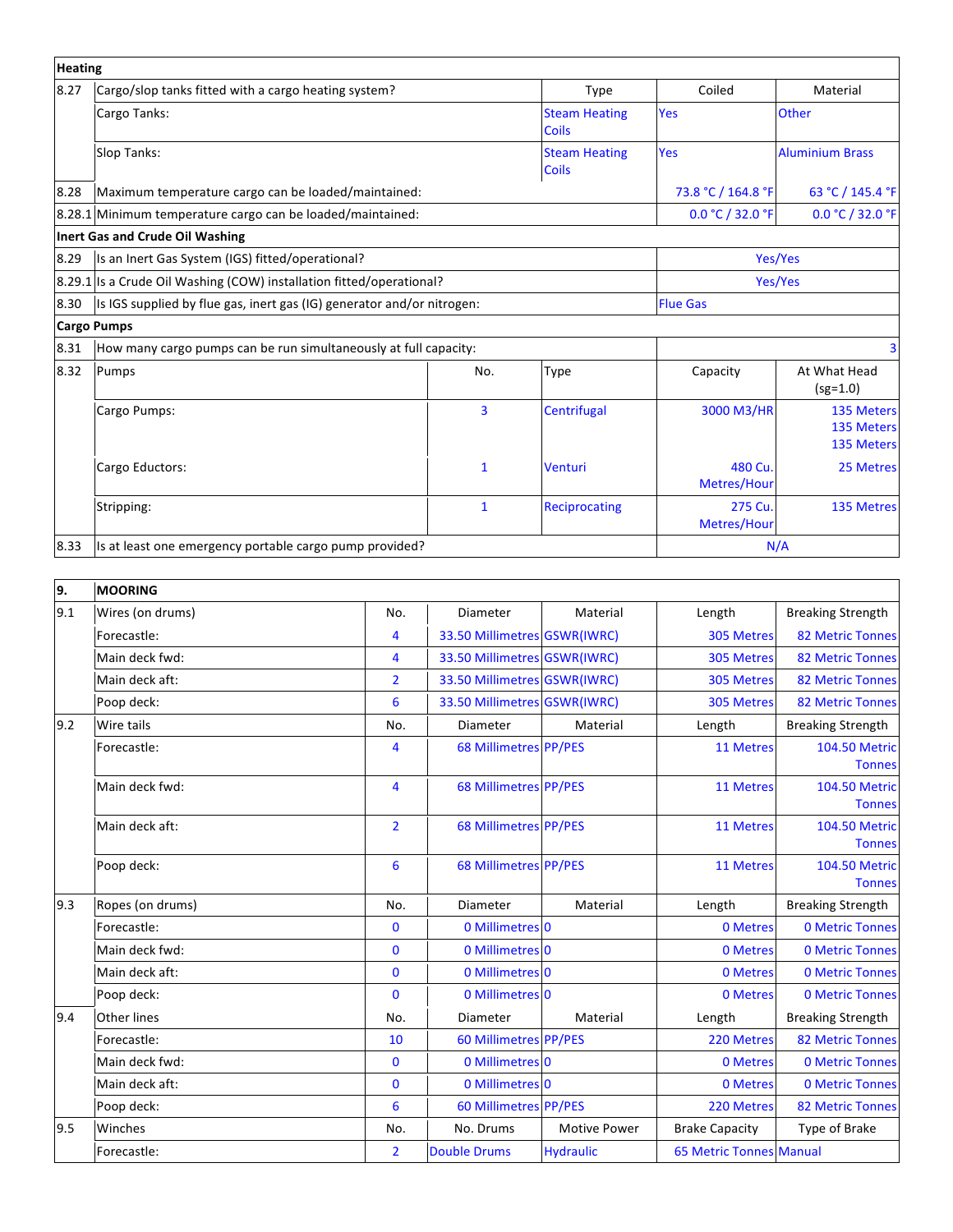|                   | Main deck fwd:                                                                                                                                                                                    | $\overline{2}$ | <b>Double Drums</b> | <b>Hydraulic</b>                                                    | 65 Metric Tonnes Manual                |                          |
|-------------------|---------------------------------------------------------------------------------------------------------------------------------------------------------------------------------------------------|----------------|---------------------|---------------------------------------------------------------------|----------------------------------------|--------------------------|
|                   | Main deck aft:                                                                                                                                                                                    | $\mathbf{1}$   | <b>Double Drums</b> | <b>Hydraulic</b>                                                    | <b>65 Metric Tonnes Manual</b>         |                          |
|                   | Poop deck:                                                                                                                                                                                        | 3              | <b>Double Drums</b> | <b>Hydraulic</b>                                                    | <b>65 Metric Tonnes Manual</b>         |                          |
| 9.6               | Bitts, closed chocks/fairleads                                                                                                                                                                    |                | No. Bitts           | <b>SWL Bitts</b>                                                    | No. Closed Chocks                      | <b>SWL Closed Chocks</b> |
|                   | Forecastle:                                                                                                                                                                                       |                | 4                   | <b>85 Metric Tonnes</b>                                             | 6                                      | <b>85 Metric Tonnes</b>  |
|                   | Main deck fwd:                                                                                                                                                                                    |                | 8                   | <b>85 Metric Tonnes</b>                                             | 16                                     | <b>85 Metric Tonnes</b>  |
|                   | Main deck aft:                                                                                                                                                                                    |                | 4                   | <b>85 Metric Tonnes</b>                                             | 8                                      | <b>85 Metric Tonnes</b>  |
|                   | Poop deck:                                                                                                                                                                                        |                | 6                   | <b>85 Metric Tonnes</b>                                             | 14                                     | <b>85 Metric Tonnes</b>  |
|                   | <b>Anchors/Emergency Towing System</b>                                                                                                                                                            |                |                     |                                                                     |                                        |                          |
| 9.7               | Number of shackles on port/starboard cable:                                                                                                                                                       |                |                     |                                                                     |                                        | 13/13                    |
| 9.8               | Type/SWL of Emergency Towing system forward:                                                                                                                                                      |                |                     | Chaffing Chain +<br><b>Tongue type</b><br>Stopper - ETS5000F-<br>SJ | <b>250 Metric Tonnes</b>               |                          |
| 9.9               | Type/SWL of Emergency Towing system aft:                                                                                                                                                          |                |                     |                                                                     | ETS4000ASR-SJ                          | <b>204 Metric Tonnes</b> |
|                   | 9.10.1 What is size of closed chock and/or fairleads of enclosed type on stern                                                                                                                    |                |                     |                                                                     |                                        | 600mm x 450mm            |
| <b>Escort Tug</b> |                                                                                                                                                                                                   |                |                     |                                                                     |                                        |                          |
|                   | 9.10.2 What is SWL of closed chock and/or fairleads of enclosed type on stern:                                                                                                                    |                |                     |                                                                     | <b>204 Metric Tonnes</b>               |                          |
| 9.11              | What is SWL of bollard on poop deck suitable for escort tug:                                                                                                                                      |                |                     |                                                                     |                                        | <b>204 Metric Tonnes</b> |
|                   | <b>Lifting Equipment/Gangway</b>                                                                                                                                                                  |                |                     |                                                                     |                                        |                          |
| 9.12              | Derrick/Crane description (Number, SWL and location):                                                                                                                                             |                |                     |                                                                     | Cranes: 1 x 15 Tonnes<br><b>Center</b> |                          |
| 9.13              | Accommodation ladder direction:                                                                                                                                                                   |                |                     |                                                                     | Aft                                    |                          |
|                   | Does vessel have a portable gangway? If yes, state length:                                                                                                                                        |                |                     |                                                                     | Yes, 20 Metres                         |                          |
|                   | <b>Single Point Mooring (SPM) Equipment</b>                                                                                                                                                       |                |                     |                                                                     |                                        |                          |
| 9.14              | Does the vessel meet the recommendations in the latest edition of OCIMF 'Recommendations for<br>Equipment Employed in the Bow Mooring of Conventional Tankers at Single Point Moorings<br>(SPM)'? |                |                     | Yes                                                                 |                                        |                          |
| 9.15              | If fitted, how many chain stoppers:                                                                                                                                                               |                |                     | $\overline{\phantom{a}}$                                            |                                        |                          |
| 9.16              | State type/SWL of chain stopper(s):                                                                                                                                                               |                |                     | <b>Tongue Type</b>                                                  | <b>250 Metric Tonnes</b>               |                          |
| 9.17              | What is the maximum size chain diameter the bow stopper(s) can handle:                                                                                                                            |                |                     |                                                                     |                                        | <b>76 Millimetres</b>    |
| 9.18              | Distance between the bow fairlead and chain stopper/bracket:                                                                                                                                      |                |                     |                                                                     | 3.302 Metres                           |                          |
| 9.19              | Is bow chock and/or fairlead of enclosed type of OCIMF recommended size<br>(600mm x 450mm)? If not, give details of size:                                                                         |                |                     | Yes                                                                 |                                        |                          |

| 10.  | <b>PROPULSION</b>                                               |                                                                                              |                               |                                         |  |
|------|-----------------------------------------------------------------|----------------------------------------------------------------------------------------------|-------------------------------|-----------------------------------------|--|
| 10.1 | Speed                                                           | Maximum                                                                                      | Economical                    |                                         |  |
|      | <b>Ballast speed:</b>                                           | 14.50 Knots (WSNP)                                                                           | 12 Knots (WSNP)               |                                         |  |
|      | Laden speed:                                                    |                                                                                              | 14.50 Knots (WSNP)            | 12 Knots (WSNP)                         |  |
| 10.2 | What type of fuel is used for main propulsion/generating plant: |                                                                                              | IFO 380 /LSMGO<br>0.1% sulfur | IFO 380 /LSMGO<br>0.1% sulfur           |  |
| 10.3 | Type/Capacity of bunker tanks:                                  | Fuel Oil: 2,703.80 Cu. Metres<br>Diesel Oil: 833.50 Cu. Metres<br>Gas Oil: 833.50 Cu. Metres |                               |                                         |  |
| 10.4 | Is vessel fitted with fixed or controllable pitch propeller(s): | <b>Fixed</b>                                                                                 |                               |                                         |  |
| 10.5 | Engines                                                         | No                                                                                           | Capacity                      | Make/Type                               |  |
|      | Main engine:                                                    | 1                                                                                            |                               | 11,730 Kilowatt MAN B&W 6G60ME-<br>C9.5 |  |
|      | Aux engine:                                                     | 3                                                                                            |                               | 1,020 Kilowatt YANMAR 6EY22ALW          |  |
|      | Power packs:                                                    |                                                                                              |                               |                                         |  |
|      | Boilers:                                                        | $\overline{2}$                                                                               | <b>Tonnes/Hour</b>            | 50 Metric Mitsubishi MAC-25B            |  |